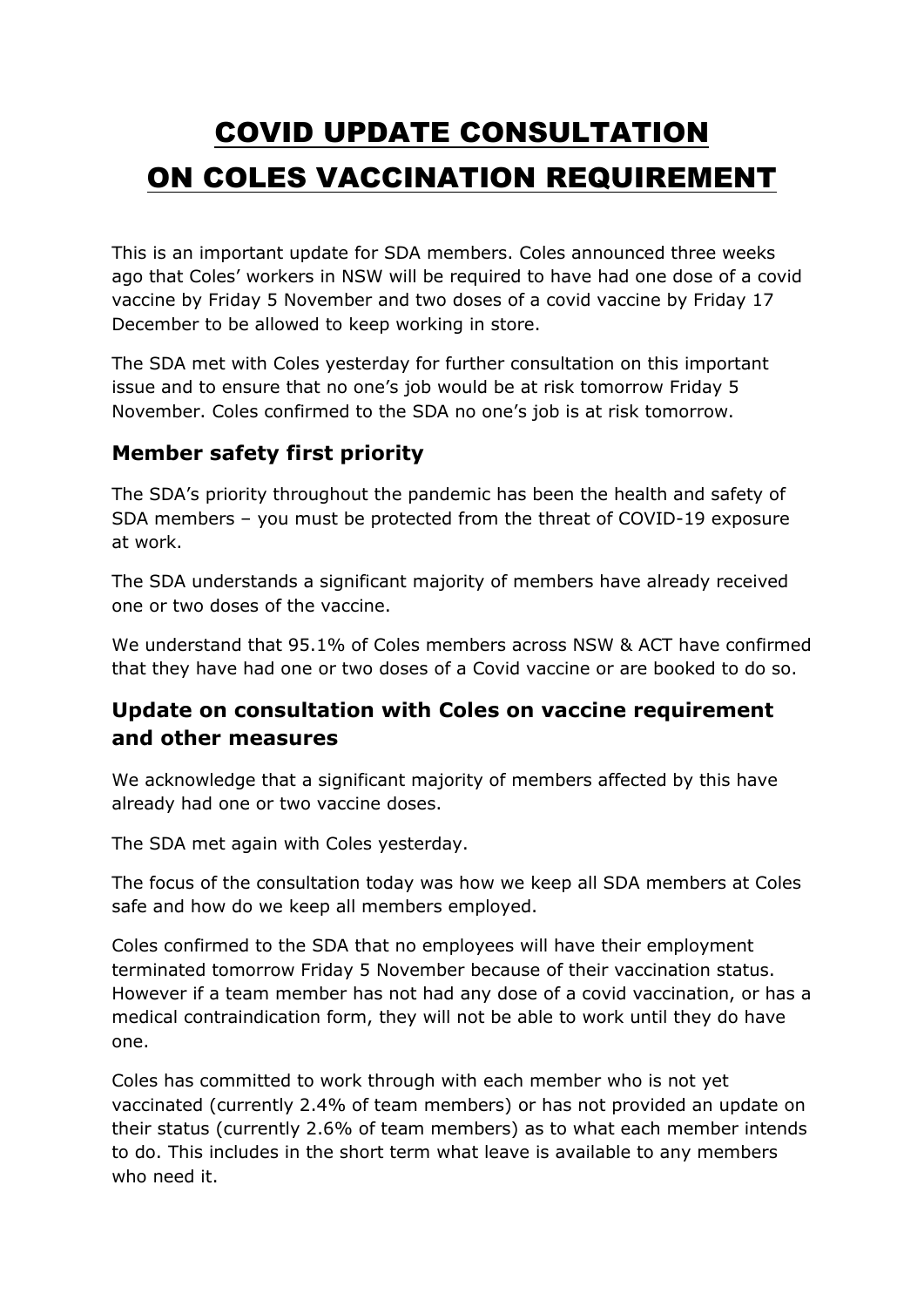Coles has been directly contacting team members who either are not yet vaccinated or have not provided an update on their status. To have some consistency in approach to this the contact will come from local Coles HR people rather than from each store management team.

The SDA pressed with Coles the importance to have a range of measures to keep all members protected from the threat of COVID-19 exposure at work.

From the SDA's perspective keeping members safe from the threat of COVID-19 exposure at work is our priority.

We think this includes the need to further discuss the role for rapid antigen testing in situations where a worker has not yet been vaccinated as a means of preventing them from working with covid. Rapid antigen testing is no longer required to be administered by a medical professional which may make it more accessible. Whilst Coles has not yet agreed to this they have agreed to have joint discussions with Coles, the SDA and NSW Health on the possible role for rapid antigen testing.

The SDA will have further consultation with Coles on this.

## **What happens if I have not yet had a covid vaccination by Friday 5 November?**

Members on leave do not have to have had their vaccine until they are due to return to work.

Whilst the SDA believes there is a role for rapid antigen testing in situations where a worker has not yet been vaccinated as a means of preventing them from working in store with covid, Coles has not yet agreed to this. There will be ongoing discussions about this but at this point in time if a team member has not had at least one vaccine dose by 5 November they will be unable to work in store until they have had at least one dose.

- (i) **I have a Covid Medical Contraindication to the vaccine.** A small number of people may be exempt from having a covid vaccine because they have either a temporary or permanent medical contraindication to all three of the currently approved vaccines. This can include on a temporary basis people who have had covid in the last 6 months. If you qualify for these very limited exemptions you will be able to continue working if you can provide a Medical Contraindication Form from a medical practitioner.
- (ii) **I have booked for a vaccine appointment but it is not until after 5 November.** Coles will work with members to see if it is possible to get an earlier booking. If that is not possible Coles will work with you to have the necessary leave, paid or unpaid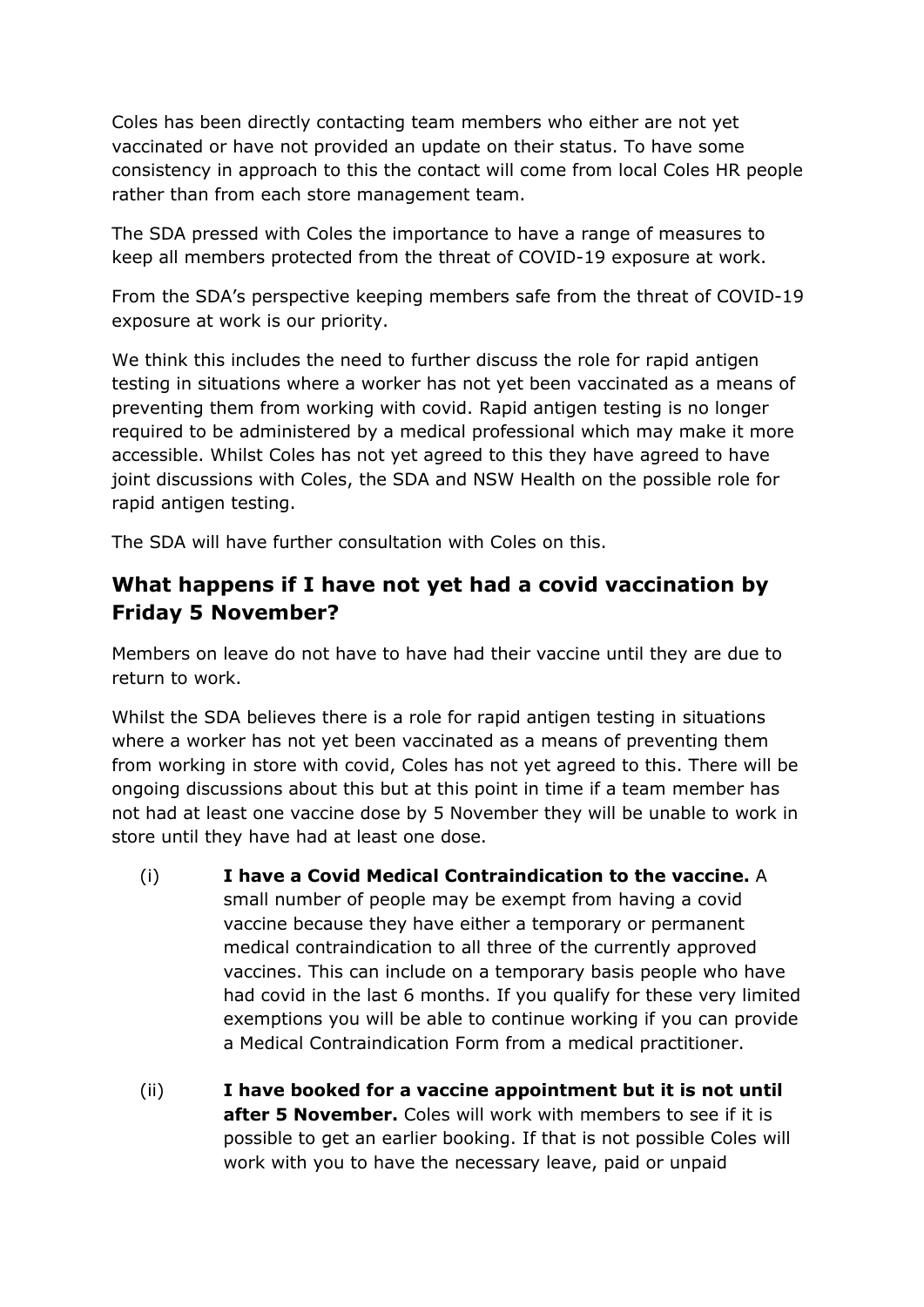depending on your situation, until you have had your first vaccine dose and can return to work.

- (iii) **I want to have a vaccine but am having difficulty in getting a booking locally.** Coles will work with members to see if it is possible to get an earlier booking. The supply of vaccine has improved so this may be possible to do. If that is not possible Coles will work with you to have the necessary leave, paid or unpaid depending on your situation, until you have had your first vaccine dose and can return to work.
- (iv) **I want to wait to have Novavax.** Novavax is not yet approved for use in Australia. An application for approval has been made with the TGA but it is unclear as to when or if it will be approved. If you are wanting to wait until Novavax is available Coles will not be able to allow you to work until you have had at least one dose of Novavax. Coles will work with you and provide you with leave, paid or unpaid depending on your situation, until it is available. If the Novavax application for approval is rejected further discussions will be needed.
- (v) **I don't want to have a Covid vaccine**. Coles will discuss with you why you don't want to have a vaccine to see if there is any additional information they can provide to you about having a vaccine. You will not be able to work in store whilst unvaccinated. You will have to take accrued paid leave. Once that is used Coles may allow a period of unpaid leave but that will be subject to their agreement.
- (vi) **I didn't want to have a vaccine, so I have had to take leave but now I have changed my mind.** If you were not vaccinated on 5 November and as a result have had to take leave, but you have changed your mind and will get vaccinated, you should let your store know. As soon as you have had a vaccine dose they will work with you to get you back to work as soon as possible.

#### **Members not yet vaccinated should consult their Doctor**

The SDA strongly encourages any members affected by Coles' decision who have not yet had a vaccine dose to consult your Doctor if you have any medical questions.